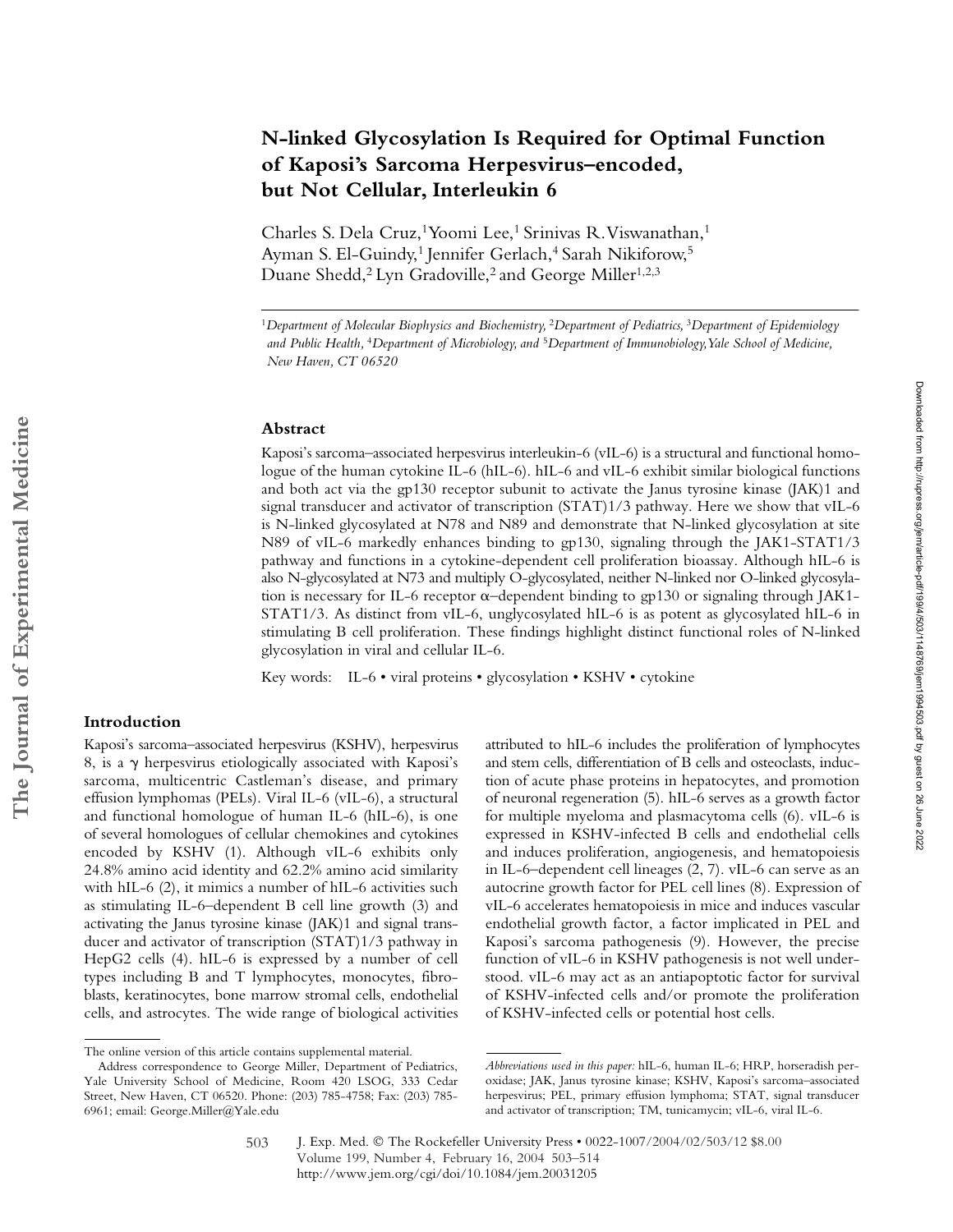Despite similarities in their global structures, hIL-6 and vIL-6 differ in their mode of receptor usage (10–12). vIL-6 and hIL-6 share with other cytokines, such as ciliary neurotrophic factor, leukemia inhibitory factor, oncostatin M, cardiotropin-1, and IL-11, the use of a gp130 receptor for signal transduction (13). Although both cellular IL-6 and vIL-6 bind gp130, the common signal transducing receptor subunit for the IL-6–type family of cytokines, hIL-6 requires a coreceptor, IL-6R $\alpha$ , for the assembly of a 2:2:2 hexameric signaling complex. Cytokines such as ciliary neurotrophic factor, leukemia inhibitory factor, oncostatin M, and IL-11 also require a specific coreceptor (13). In contrast, vIL-6 directly binds gp130 and does not require IL-6 $R\alpha$  for signal transduction (7, 12). Cytokine binding to gp130 causes JAKs to phosphorylate STATs, which dimerize and translocate to the nucleus, where they bind specific enhancer sequences to stimulate or repress transcription of target genes. IFN- $\alpha$  produced in response to KSHV infection specifically down-regulates IL-6 $R\alpha$ , making it difficult for hIL-6 to interact with its gp130 receptor (14). Because vIL-6 binds directly to the signaling gp130 receptor without first binding to IL-6Ra, vIL-6 can exerts its proliferative effects on B cells without being affected by IFN- $\alpha$ .

This study explores the hypothesis that differences in biological activity and receptor usage of cellular IL-6 and vIL-6 could be explained by differences in glycosylation of the two cytokines. Many cytokines are posttranslationally modified by the addition of sugar groups, which have the capacity to affect their biological function in a number of ways such as protein stability, protein secretion, receptor interaction, and subsequent downstream biological activity (15). Here we demonstrate that vIL-6 is glycosylated at two residues, N78 and N89. N-linked glycosylation of one of these residues, N89, is required for optimal gp130 receptor binding, JAK/STAT signaling, and stimulation of B cell proliferation. hIL-6 is known to be O- and N-linked glycosylated (16), but the functional role of the modification was unknown. We find that hIL-6 is N-glycosylated at one residue, N73, and O-glycosylated at T166 and T170/ T171, but these glycosylations do not affect binding to the signaling receptor gp130, JAK/STAT activation, or B cell proliferation. These novel results show that a virally encoded cytokine such as IL-6 distinguishes itself from its cellular homologue through the functional importance of N-linked sugars.

#### **Materials and Methods**

*Cell Culture and Transfections.* HKB5/B5 is a hybrid cell line (provided by M.-S. Cho, Bayer Corp., Berkeley, CA) from fusion of Burkitt lymphoma–derived HH514-16 cells with 293 human embryonic kidney cell line. HKB5/B5 was used for transient transfections to produce mammalian-derived cellular IL-6 and vIL-6. Cells were grown in RPMI 1640 medium supplemented with 5% FCS at 37 $^{\circ}$ C in 5% CO<sub>2</sub>. Optimal transfection conditions of HKB5/B5 cells were achieved using the DMRIE-C reagent (Invitrogen; reference 17). To produce N-linked unglycosylated forms of vIL-6 and hIL-6,  $0.2$  or  $1.0 \mu g/ml$  tunicamycin

(TM) was added to the growth media. To produce O-linked unglycosylated forms of hIL-6, 1.0  $\mu$ g/ml monensin was used. Culture supernatants and cell extracts were prepared 48 h after transfection. B9.11, an IL-6–dependent mouse plasmacytoma cell line (18), and DS-1, an IL-6–dependent human B cell line (19), were used to measure IL-6 activity. These cells were maintained in RPMI 1640 medium supplemented with 5% FCS and 1 ng/ml hIL-6 (R&D Systems).

*Plasmid Constructions.* vIL-6 encoded in KSHV ORF K2 was generated by PCR from genomic cellular DNA preparations of PEL cell lines BC1, BC-3, and HHB2 (20). The PCR products contained flanking AseI and XhoI sites. Purified PCR products were cloned into the prokaryotic expression vector pET22 (Novagen) using the restriction sites NdeI and XhoI. vIL-6 PCR products were also cloned into the eukaryotic vector pcDNA3.1 (Invitrogen) using the BamHI and XhoI sites. hIL-6 cDNA was cloned into the EcoRI site of the pcDNA3.1 plasmid vector. Glycosylation site mutants of vIL-6 and hIL-6 were generated using a QuikChange site-directed mutagenesis kit (Stratagene). The vIL-6 and hIL-6 genes in all clones were sequenced in their entirety.

*Bacterial Expression of vIL-6.* Each clone was transformed into BL21(DE3) cells. In all purifications, fresh transformants were grown overnight, culture was incubated at  $37^{\circ}$ C until the OD 600 was 0.6–0.7, and cells were induced for 2 h using 1 mM IPTG. Cells were pelleted, resuspended in 40 ml buffer A (5 mM imidazole, 500 mM NaCl, 20 mM Tris, pH 7.9), sonicated three times for 15 s, and centrifuged in a SW28 rotor at 20 K for 15 min. The pellet was resuspended in buffer A with 6 M urea, sonicated twice, and placed on ice for 1 h. The supernatant was loaded on a  $Ni^{++}$  agarose column (QIAGEN). The column was washed with buffer A and buffer B (60 mM imidazole, 500 mM NaCl, 20 mM Tris, pH 7.9). The protein was eluted from the column with a step gradient of 0.1–1 M imidazole in 1-ml fractions. The fractions were dialyzed in RPMI medium for 2 h, aliquoted, and stored at  $-80^{\circ}$ C. The purified bacterial vIL-6 protein samples were then analyzed by Western blot using an anti-KSHV IL-6 polyclonal rabbit antisera. The Immunization Service of the Yale Animal Resources Center hyperimmunized rabbits with the KSHV IL-6 peptide (PDVTPDVHDK) conjugated to KLH.

*Western Blot Analysis.* Extracts were prepared from transfected HKB5/B5 cells grown in culture for 48 h. A total of  $2 \times$  $10^6$  cells were resuspended in 100  $\upmu\hspace{-0.4mm}l$  SDS sample buffer and sonicated for 15 s. Samples were boiled for 5 min and electrophoresed through a 10% polyacrylamide gel. Cell extracts loaded in the Western blots consisted of  $\sim 0.5 \times 10^6$  transfected HKB5/B5 or HepG2 cells. For vIL-6 or hIL-6 protein in HKB5/B5 transfectant supernatants,  ${\sim}10$  ng protein was loaded. A 1:200 dilution of vIL-6 rabbit polyclonal antiserum for vIL-6 protein or 1 µg/ml hIL-6 goat polyclonal antibody (R&D Systems) followed by a 1:200 dilution of a rabbit anti–goat Ig bridge (Sigma-Aldrich) was used for vIL-6 or hIL-6 protein detection, respectively. Immunoreactive bands were detected with 125I-labeled protein A and autoradiography. For the detection of STAT1 protein and its phosphorylated form, antibodies sc-417 and sc-8394, respectively, were used (Santa Cruz Biotechnology, Inc.).

*ELISA for vIL-6 or hIL-6.* To detect vIL-6 by ELISA, wells were coated with  $2 \mu g/ml$  protein A agarose-purified Ig fraction of rabbit antiserum to vIL-6 diluted in 100  $\mu$ l coating buffer (0.1 M carbonate, pH 9.5). Plates were incubated at  $4^{\circ}$ C overnight. The wells were washed three times with PBS containing 0.05% (vol/vol) Tween and blocked with 10% FCS in PBS for 3 h at room temperature. After additional washes, serially diluted cul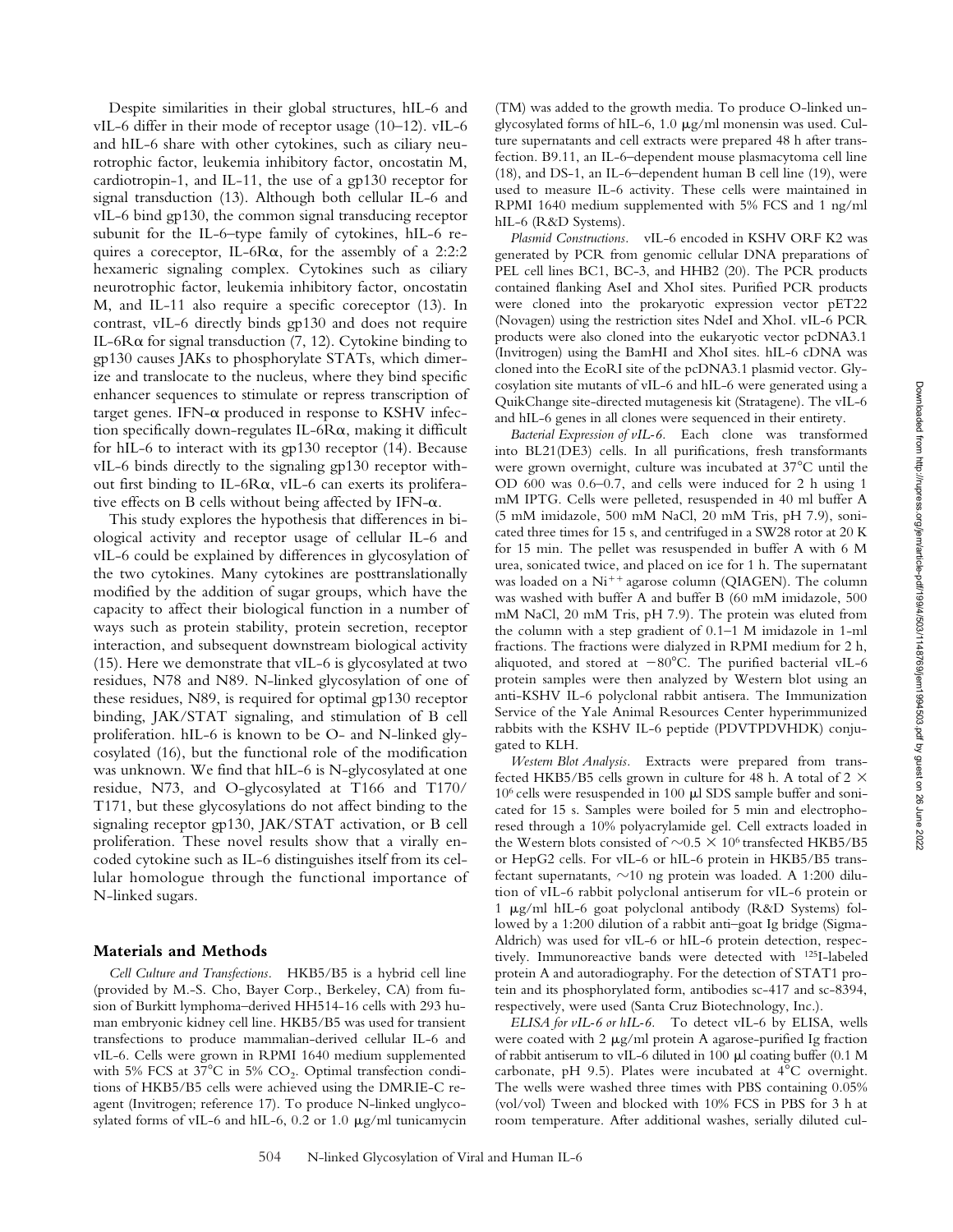ture supernatants were added. Purified *Escherichia coli*–derived vIL-6 was used for generating a standard curve. Samples were incubated overnight at  $4^{\circ}$ C. After further washes, 100  $\mu$ l biotinylated anti-KSHV IL-6 rabbit antiserum at  $2 \mu g/ml$  was added for 1 h at room temperature. After PBS/Tween washes, streptavidin conjugated to horseradish peroxidase (HRP; Zymed Laboratories) at a dilution of 1:3,000 in FCS blocking buffer for 30 min was added. After 10 washes in PBS/Tween, peroxidase activity was detected by adding 50 µl/well tetramethylbenzidine substrate reagent (BD Biosciences). Reaction was stopped using 50  $\mu$ l 2N H2SO4. Absorbances were read at 450 nm using a Coulter MR5000 ELISA reader (Dynatech). To detect hIL-6, 2  $\mu$ g/ml polyclonal anti–hIL-6 goat antibody (R&D Systems) was used as the capturing antibody and  $0.5 \mu g/ml$  monoclonal anti-hIL-6 mouse antibody was used as the detecting antibody (R&D Systems) followed by the secondary antibody donkey anti–mouse IgG HRP (Jackson ImmunoResearch Laboratories). Recombinant hIL-6 (R&D Systems) was used as standard.

*ELISA for Binding of IL-6 to gp130.* ELISA plates were coated with soluble gp130 (R&D Systems) at 625 ng/ml in carbonate buffer overnight. After washing with PBS/Tween and blocking with PBS/10% FCS for 3 h, wells were loaded with the vIL-6 supernatants and incubated at 4°C. After washing, vIL-6 that bound to the sgp130 was detected using 100  $\mu$ l biotinylated anti-KSHV IL-6 rabbit antiserum at 2  $\mu$ g/ml and the secondary reagent of streptavidin conjugated to HRP. For hIL-6, ELISA plates previously coated with sgp130 were washed and blocked with PBS/10% FCS before the addition of hIL-6 supernatants mixed with 625 ng/ml sIL6-R $\alpha$  (R&D Systems). After overnight incubation at  $4^{\circ}$ C and multiple washings, bound hIL-6 was detected with  $2 \mu g/ml$  polyclonal anti-hIL-6 goat antibody and donkey anti–goat IgG HRP followed by chromogenic substrates.

*B9.11 and DS-1 Cell Proliferation Assays.* B9.11 or DS-1 cells were washed three times in RPMI 1640 medium without IL-6. Cells were plated at  $4 \times 10^4$  cells per 100- $\mu$ l well in the presence or absence of vIL-6 and hIL-6 preparations. Recombinant bacterial vIL-6 was purified as described above. Purified recombinant bacterial hIL-6 was purchased from R&D Systems. Recombinant forms of both cytokines were expressed in HKB5/B5 cells. After 2 (B9.11) or 4 d (DS-1) of culturing in the presence of serially diluted IL-6 samples, cells were pulsed with 1  $\mu$ l (<sup>3</sup>H) tritiated thymidine for 12–16 h. Proliferation of cells was determined by thymidine incorporation using a 96-well cell harvester and a -scintillation counter. B cell proliferative responses were expressed as mean [3H]thymidine incorporation (cpm)  $\pm$  standard errors of triplicate cultures.

*Luciferase Assay.* Transient transfections were performed in HepG2 cells using transfection reagent DMRIE-C. Cells were seeded in six-well plates at  $1-2 \times 10^6$  cells/well in RPMI 1640 containing 10% FCS 24 h before transfection. After culture supernatants were removed, the adherent HepG2 cells were transfected with DMRIE-C reagent premixed with the reporter plasmids pGAS/Luc or pLuc in OPTI-MEM medium (Invitrogen) for 4 h. Cells were incubated for 48 h before treatment with vIL-6 and hIL-6 preparations for another 6 h. Cell lysates were prepared by extraction with  $200 \mu l$  lysis buffer from the Luciferase Reporter Gene Assay (Roche) and luciferase activities were measured using a Lumat luminometer (LB9501; Roche) for 10 s.

*Online Supplemental Material.* Fig. S1 demonstrates that unglycosylated hIL-6 expressed in *E. coli*, unglycosylated hIL-6 produced in mammalian cells (through quadruple mutagenesis and use of glycosylation inhibitors), and fully glycosylated hIL-6 proteins have similar biological potency in stimulating B9.11 cell proliferation. Fig. S1 is available at http://www.jem.org/cgi/ content/full/jem.20031205/DC1.

## **Results**

*Differences in KSHV IL-6 Expressed in E. coli and Mammalian Cells.* To study the function of KSHV IL-6, the protein was prepared from both bacterial and mammalian sources. vIL-6 was cloned with a six-residue histidine tag into the pET-22 vector and purified from *E. coli* using a nickel column. vIL-6 was also cloned into the mammalian vector pcDNA3.1 and expressed in human HKB5/B5 cells. Western blot analysis using polyclonal rabbit antiserum to vIL-6 revealed differences in electrophoretic mobility of vIL-6 depending on the source of the protein. There were three major immunoreactive protein products present in extracts of HKB5/B5 cells transfected with vIL-6 (Fig. 1 A, lane 2). The largest and most abundant of these products,



**Figure 1.** Comparison of vIL-6 expressed in *E. coli* and in eukaryotic cells. (A) Comparison of electrophoretic mobility of vIL-6 from various sources. An immunoblot reacted with polyclonal rabbit antibody to vIL-6. Lane 1, extract of HKB5 cells transfected with pcDNA3.1; lane 2, extract of HKB5/B5 cells transfected with pcDNA3.1/vIL-6; lane 3, purified vIL-6 expressed in *E. coli*; lane 4, extracts of HHB2 cells, a KSHV<sup>+</sup> PEL cell line; lane 5, extract of HH514-16 (clone16), an EBV+ KSHV<sup>-</sup> Burkitt lymphoma cell line. (B) Comparison of biological activity of vIL-6– expressed mammalian cells or *E. coli* in a B9.11 cell proliferation assay. B9.11 cells were incubated with supernatants of HKB5/B5 cells transfected with pcDNA3.1 or pcDNA3.1/vIL-6 (BC-1). B9.11 cells were also incubated with vIL-6 from three KSHV strains cloned in pET22, expressed in *E. coli*, and purified on Ni<sup>++</sup> columns. The concentration of vIL-6 expressed in eukaryotic cells was 25 ng/ml. The concentration of vIL-6 expressed in *E. coli* varied from 17 to 147 µg/ml.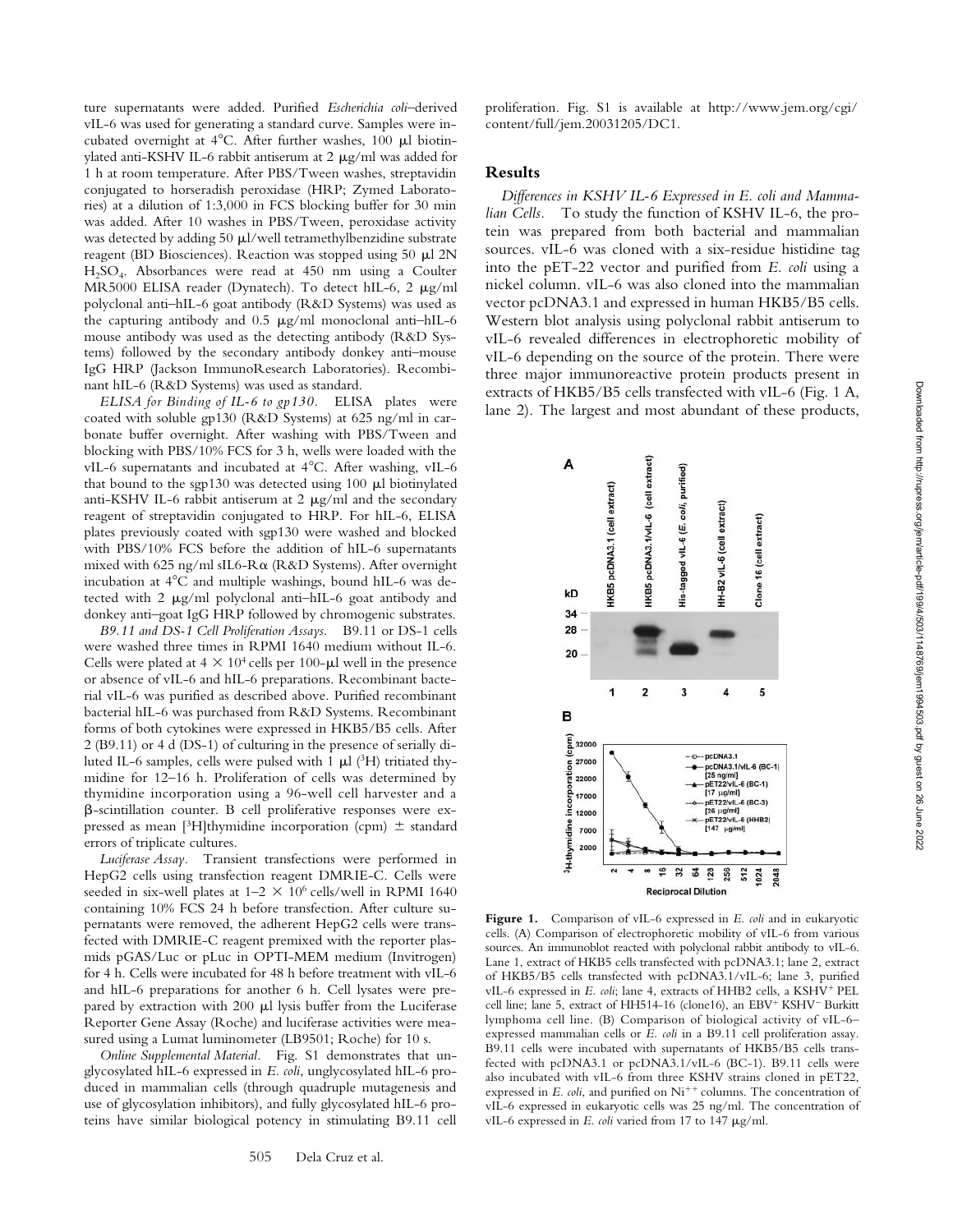$\sim$ 28 kD, comigrated with vIL-6 expressed during the KSHV lytic cycle in HHB2 cells, a KSHV-infected PEL cell line (Fig. 1 A, lane 4). An EBV-infected Burkitt lymphoma cell line contained no immunoreactive vIL-6 (Fig. 1 A, lane 5). *E. coli*–produced His-tagged vIL-6 protein (Fig. 1 A, lane 3) showed one predominant polypeptide,  $\sim$ 21 kD, which was slightly larger in molecular weight than the smallest form of vIL-6 present in human cells (Fig. 1 A, lane 2). We postulated that the electrophoretic mobility of the *E. coli*–expressed vIL-6 could be accounted for by an unmodified form of the protein containing additional residues from the histidine tags.

KSHV IL-6 proteins derived from *E. coli* or mammalian cells were tested for their ability to stimulate the proliferation of IL-6–dependent B9.11 cell line using a thymidine incorporation assay. vIL-6 secreted from the HKB5/B5 mammalian cell line potently activated B9.11 cell proliferation (Fig. 1 B). Purified vIL-6 proteins derived from three different KSHV strains expressed in *E. coli* only minimally stimulated the B9.11 cells, even though vIL-6 purified from *E. coli* contained  $>1,000$ -fold more protein. The addition of vIL-6 made in human cells to vIL-6 produced in bacteria restored maximum proliferation of B9.11 cells, indicating that poor response to bacterial-derived vIL-6 was not due to toxicity (unpublished data). These findings suggested that posttranslational modifications of vIL-6 that occurred in human cells, but not in *E. coli*, might be important for its biological function.

*N-linked Glycosylation Site Mutants of KSHV IL-6.* The vIL-6 protein has two potential N-linked glycosylation consensus sites, as represented by Asn-X-Ser/Thr, where X can be any amino acid. These are located at N78 and N89. The three forms of vIL-6 observed in HKB5/B5 cells (Fig. 1 A, lane 2) could be explained by forms of the protein with both sites, one site, or no sites glycosylated. To explore this possibility, site-directed mutants, N78K and N89K, and the double mutant N78K/N89K, were generated. These mutations retain a functional amine group but cannot be glycosylated. The electrophoretic mobility of the mutants was compared with wild-type vIL-6 in cell extracts and supernatants of transfected HKB5/B5 cells (Fig. 2). Wild-type vIL-6 migrated more slowly, at 28 kD, than either single N-linked glycosylation site mutant, which migrated at  $\sim$ 25 kD. The double mutant that lacked both N-linked glycosylation sites migrated fastest at  $\sim$ 22 kD. These findings were most consistent with N-linked glycosylation of both residues in the wild-type protein. All the mutant vIL-6 proteins were produced in amounts approximately equal to wild-type and were secreted in equal amounts (see Fig. 5 C).

*Effect of TM on Electrophoretic Mobility of KSHV IL-6 Protein.* To confirm that the differences in electrophoretic mobility of wild-type vIL-6 and mutant forms of vIL-6 were the result of N-linked glycosylation, the proteins were expressed in HKB5/B5 cells treated with TM (Fig. 3). When wild-type vIL-6 was produced in the presence of TM, the mobility of the vIL-6 polypeptide shifted from a predominantly 28-kD form (Fig. 3, lane 2) to a 22-kD form (Fig. 3, lanes 3 and 4), which comigrated with the N78K/N89K double mutant (Fig. 3, lane 5). TM treatment of cells expressing the single glycosylation site mutants, N78K and N89K, resulted in a change in electro-



**Figure 2.** Comparison of electrophoretic mobility of wild-type and N-linked glycosylation site mutants of vIL-6. Wild-type vIL-6 and N-linked glycosylation site mutants (N78K, N89K, and N78K/N89K) were expressed in HKB5/B5 cells. Immunoblots were probed with polyclonal antibodies to vIL-6. (A) Cell extracts. (B) Culture supernatants concentrated  $\sim$ 13-fold by dialysis against polyethylene glycol. Arrows indicate doubly, singly, and unglycosylated forms of the protein.

1H-B2 WT vIL-6 **N78K / N89K** pcDNA3.1  $TM (u q/ml)$  $\mathbf{0}$  $\mathbf{0}$  $\mathbf{0.2}$  $1.0\,$  $\pmb{0}$  $0.2\,$  $1.0$  $\pmb{0}$  $1.0$ 28.8 20.7  $\overline{\mathbf{2}}$  $\overline{7}$ 8  $\overline{9}$ 1  $\overline{3}$ pcDNA 3.1 HH-B2 **N78K N89K**  $\mathbf{0}$ TM  $\mathbf{0}$ 0  $0.2$  $1.0$  $0.2$  $1.0$  $(\mu$  g/ml 28.8 20.7 10 11  $12$ 13  $14$ 15 16 17

Figure 3. Effect of TM on electrophoretic mobility of vIL-6. HKB5/ B5 cells were transfected with wild-type or N-linked glycosylation site mutants of vIL-6. The cells were untreated (lanes 2, 5, 8, 12, and 15) or received 0.2 (lanes 3, 6, 9,13, and 16) or 1.0  $\mu$ g/ml (lanes 4, 7, 11, 14, and 17) TM. Lanes 1 and 10, HH-B2 cell extracts; lanes 2–4, vIL-6; lanes 5–7, N78K/N89K; lanes 8, 9, and 11, pcDNA3; lanes 12–14, N78K; lanes 15–17, N89K.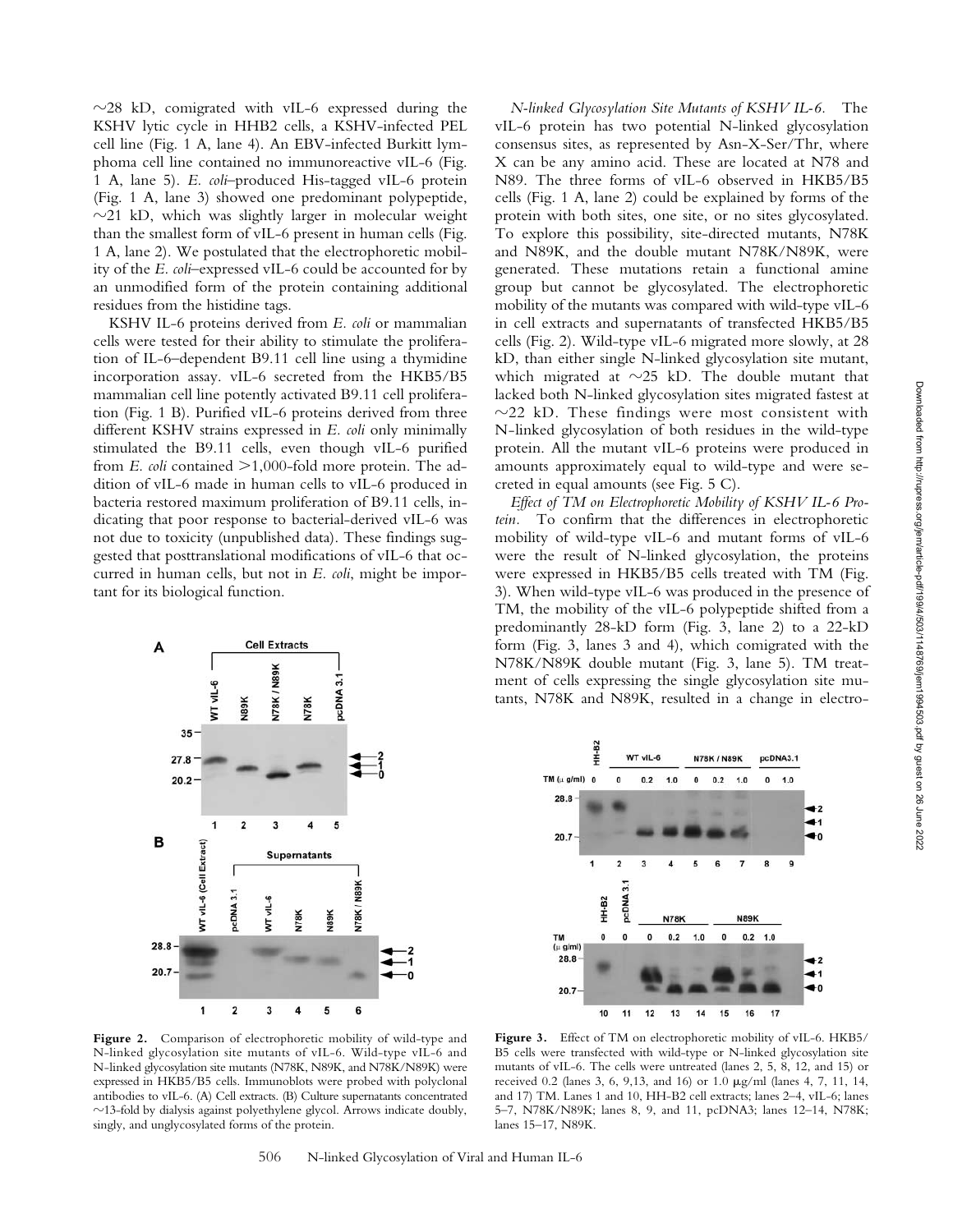phoretic mobility from a predominant 25-kD form to the 22-kD form. TM treatment did not affect the electrophoretic mobility of vIL-6 expressed by the mutant N78K/ N89K (Fig. 3, lanes 5–7). These results showed that in wild-type vIL-6, both N78 and N89 were N-linked glycosylated. The predominant 28-kD protein represents the doubly N-linked glycosylated form of vIL-6, the 25-kD protein represents the two singly N-linked glycosylated species, and the 22-kD protein represents a non-N–linked glycosylated form of vIL-6 protein.

*Requirement of N89 in KSHV IL-6 for Optimal Function in B9.11 Cytokine-dependent Cell Proliferation Assay.* To determine whether specific N-linked glycosylation of vIL-6 was required for its biological function and could explain the nonoptimal function of nonglycosylated, bacterially produced vIL-6, supernatants from HKB5/B5 cells transfected with different vIL-6 N-linked glycosylation mutant constructs containing equal amounts of immunoreactive vIL-6 were assessed for their capacity to stimulate B9.11 cell growth. By comparison to wild-type vIL-6 and the N78K mutant, the N89K and N78K/N89K double mutants of vIL-6 were 16-fold impaired in their ability to stimulate proliferation of B9.11 cells (Fig. 4). This result suggested that N-linked glycosylation at site N89 was important for vIL-6 function, whereas N78 site was not essential. Another interpretation of this result was that the N89K mutation created a form of vIL-6 that inhibited B9.11 cell proliferation. Experiments were performed in which N89K vIL-6 protein was combined with wild-type vIL-6 to determine whether N89K acted as a dominant negative mutant. An additive effect on B9.11 cell proliferation was observed when N89K vIL-6 supernatants were mixed with wild-type vIL-6 (unpublished data). Similarly, HKB5/B5 cells were cotransfected with N89K vIL-6 and wild-type vIL-6 plasmids to determine if N89K mutant vIL-6 could block wild-type vIL-6 intracellularly. Results of B9.11 cell proliferation assays using supernatants from the cotransfected cells showed no inhibition of



Figure 4. N89 of KSHV IL-6 is required for optimal function in a B9.11 cell cytokine–dependent proliferation assay. Two-fold serially diluted supernatants, containing 25 ng/ml vIL-6 protein as determined by vIL-6– specific ELISA, derived from HKB5/B5 cells transfected with plasmids encoding wild-type vIL-6, or mutants N78K, N89K, and N78K/N89K were assessed for their capacity to stimulate proliferation of B9.11 cells. Cells were pulsed with tritiated thymidine from 48 to 64 h after addition of the supernatants, and radioactivity incorporation (cpm) was determined.

wild-type vIL-6 activity by the mutant N89K form (unpublished data).

Site-directed mutants N78Q, N89Q, and N78Q/N89Q of vIL-6 were also produced in HKB5/B5 cells. vIL-6 encoded by these mutants were secreted in equal amounts, but the N89Q and double mutant forms were again 16 fold impaired in stimulating proliferation of B9.11 cells (unpublished data). Wild-type and N-linked glycosylation site mutants of vIL-6 were also tested on DS-1, a human B cell line that is cytokine dependent (19). In this assay, the N89K and N78K/N89K double mutant were impaired in their ability to stimulate DS-1 cells by comparison to wild-



**Figure 5.** Comparison of binding to gp130 by wild-type and N-linked glycosylation site mutants of vIL-6. (A) Comparison of binding to sgp130 by vIL-6 expressed in HKB5/B5 cells and in *E. coli*. Soluble gp130 was coated on plastic plates. Serial dilutions starting at 20 ng/ ml purified *E. coli*–derived wild-type vIL-6 from three different KSHV strains and HKB5/B5-derived wild-type vIL-6 were assessed for binding to gp130 by ELISA. (B) Comparison of binding to sgp130 by wild-type vIL-6 and N-linked glycosylation site mutants. Supernatants from transfected HKB5/B5 cells containing equal amounts of vIL-6 or its mutants were assessed for their capacity to bind to sgp130 by an ELISA. (C) Assay for the amount of immunoreactive vIL-6 added to sgp130 in the experiment shown in Fig. 5 B. Plates were coated with purified polyclonal rabbit anti–vIL-6 IgG. In experiments shown in A, B, and C, the amount of vIL-6 bound was detected with biotinylated polyclonal rabbit antibody to KSHV IL-6.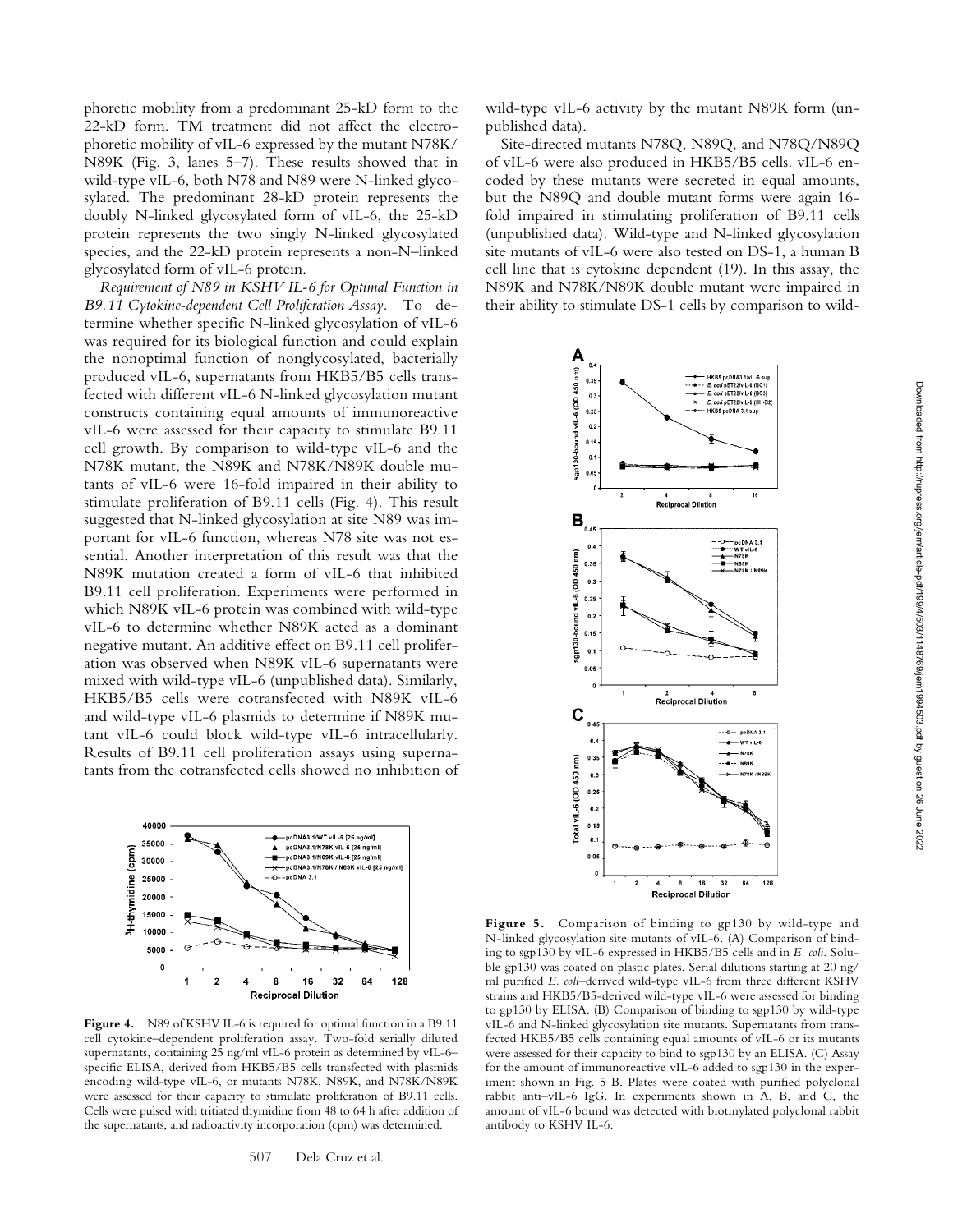

type and N78K vIL-6 to a similar extent as they were in the B9.11 cell assay (unpublished data).

*KSHV IL-6 N-linked Glycosylation Site Variants Are Impaired in Binding to sgp130.* The human homologue of IL-6 must bind to the high affinity  $\alpha$  subunit of IL-6R (IL-6R $\alpha$ ) before it engages the signal-transducing  $\beta$  subunit gp130 (13). However, vIL-6 can directly bind and trigger the gp130 receptor independent of IL-6R $\alpha$  (21). Various forms of vIL-6 were studied for binding to sgp130 using an ELISA assay we developed (Fig. 5). Using equal amounts of immunoreactive vIL-6, the cytokine cloned from three different KSHV<sup>+</sup> cells lines (BC1, BC3, and HH-B2) expressed in bacterial cells, which exhibited relatively poor proliferative ability to stimulate B9.11 cells (Fig. 1 B), was also impaired in its capacity to bind sgp130 when compared with its mammalian cell–derived counterpart (Fig. 5 A). Mutants N89K and N78K/N89K expressed in human cells were approximately threefold impaired in binding sgp130 in comparison to wild-type and N78K vIL-6 (Fig. 5 B). Wild-type vIL-6 and the mutants used in the binding assays contained equal amounts of immunoreactive vIL-6 (Fig. 5 C). These experiments provided a correlation between the ability of the mutants to bind the sgp130 receptor and the capacity to stimulate proliferation of cytokine-dependent B9.11 cells.

*TM Inhibits Binding to sgp130 and Functional Activity of KSHV IL-6.* To establish whether the impaired binding of the N89K and N78K/N89K mutants was due to alterations of glycosylation, we compared binding to sgp130 of wild-type vIL-6 expressed in the presence or absence of TM (Fig. 6). The effect of TM on the secreted vIL-6 preparation used for the experiments was to change it from a fully glycosylated to an unglycosylated form (Fig. 6, A and B). TM slightly reduced the amount of immunoreactive vIL-6 that was secreted, however, equal amounts of vIL-6 were used for the binding studies (Fig. 6 C). vIL-6 expressed in the presence of TM bound to sgp130 approximately two- to threefold less well than wild-type vIL-6

Figure 6. Effect of expression of vIL-6 in the presence of TM on binding to sgp130 and on B9.11 cell proliferation. (A and B) Electrophoretic mobility of vIL-6 expressed in HKB5/B5 cells in the absence or presence of 1.0  $\mu$ g/ml TM. Immunoblots of culture supernatants (A) or cell extracts (B) were reacted with polyclonal rabbit antibody to vIL-6. The preparation shown in A was used for experiments illustrated in panels C–E. (C) ELISA assay for the amount of vIL-6 present in supernatants of HKB5/B5 cells transfected with pcDNA3.1 or pcDNA3.1/vIL-6, treated or untreated with TM. (D) ELISA assay for binding of vIL-6 to sgp130. In one sample, vIL-6 expressed in the absence of TM was spiked with TM before assaying its binding to sgp130. (E) B9.11 assay of vIL-6 expressed in the absence of TM (solid bars), the presence of TM (shaded bars), or vIL-6 expressed in the presence of TM to which untreated vIL-6 was added (hatched bars).

(Fig. 6 D). The extent of impairment in binding of vIL-6 expressed in the presence of TM (Fig. 6 D) was similar to the impairment in binding by the N89K and N78K/N89K mutants (Fig. 5 B). TM added in the binding assay to wildtype vIL-6 expressed in the absence of the inhibitor did not affect binding of vIL-6 to gp130 (Fig. 6 D).

The decrease in binding to sgp130 of vIL-6 expressed in the presence of TM was reflected in a decrease in the capacity of vIL-6 to stimulate proliferation of B9.11 cells (Fig. 6 E). Culture supernatants of HKB5/B5 cells treated with TM were toxic to the B9.11 cells, however, this toxicity was eliminated by diluting the supernatant at 1:120. Therefore, we compared the biologic activity of vIL-6 and vIL-6/TM in concentrations of 250 and 125 pg/ml (Fig. 6 E). At these concentrations, vIL-6/TM was approximately two- to threefold less active than vIL-6 produced in the absence of TM. The addition of wild-type vIL-6 to vIL-6/ TM restored wild-type activity, indicating that there was no residual toxicity in the TM-treated samples.

*Diminished STAT Protein Activation by N-linked Glycosylation KSHV IL-6 Mutants.* Cellular and KSHV IL-6 homologues exert their activity by inducing oligomer formation of gp130 transmembrane signaling protein (22). These oligomers recruit JAK proteins, which phosphorylate the STAT family of transcription factors leading to their translocation to the nucleus for gene activation. We studied the impact of the N-linked glycosylation site mutants on the JAK/STAT signaling pathway by means of a reporter assay in which luciferase expression is under the control of STAT1 binding to three oligomerized IFN- $\gamma$ response elements (pGAS3/Luc; Fig. 7 A). HepG2 cells transfected with the pGAS3/Luc or pLuc reporters were treated with cell culture supernatants containing equal amounts of vIL-6 or the N-linked glycosylation site mutants for 6 h before luciferase activity was measured. KSHV IL-6 mutants defective in N-linked glycosylation at site N89 (N89K and N78K/N89K mutants) were approximately fourfold reduced in capacity to activate the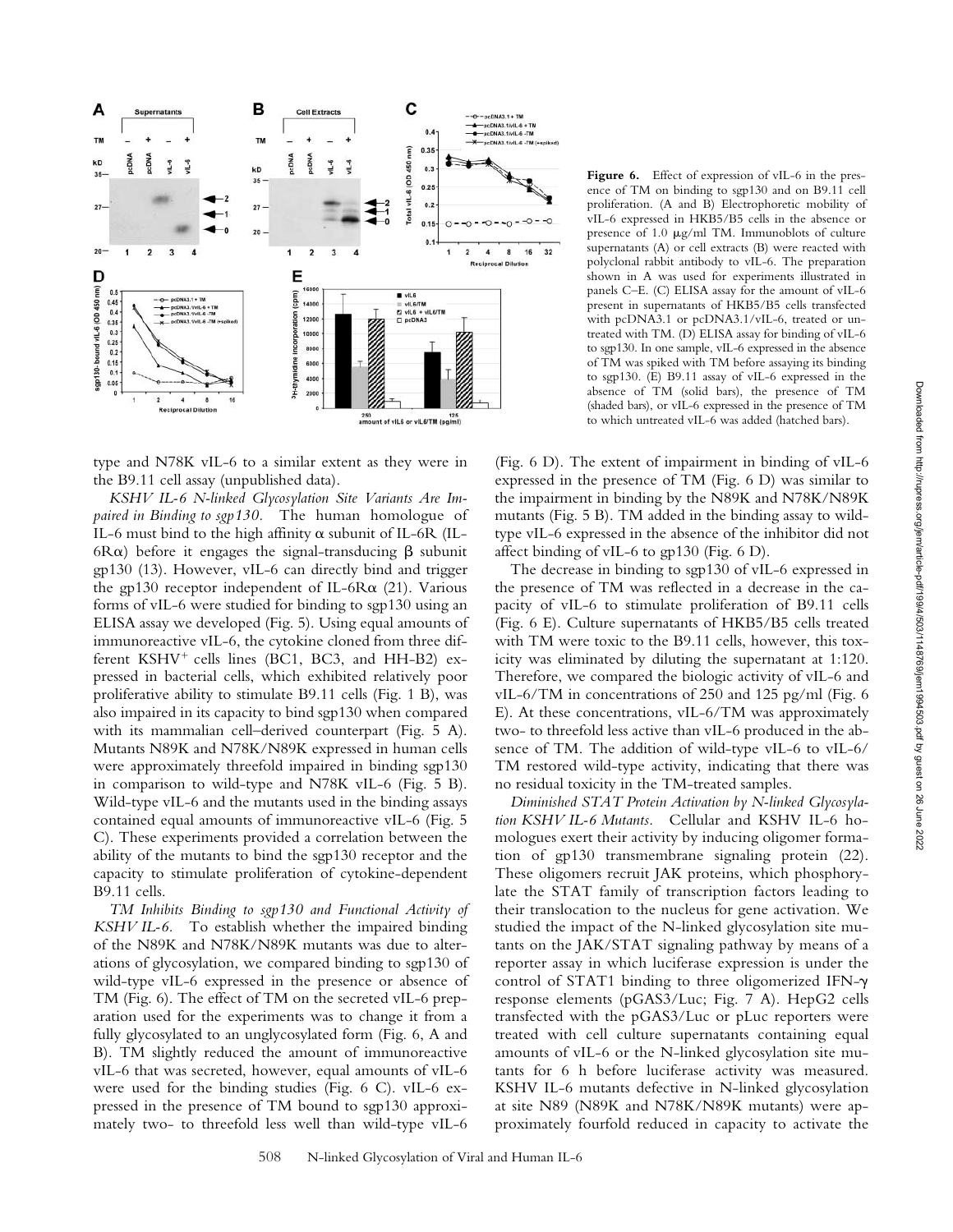

Figure 7. STAT signaling by wild-type vIL-6 and N-linked glycosylation site mutants. (A) HepG2 cells were transfected with pGAS3/Luc, a STAT1-responsive reporter, or pLuc control reporter. After 48 h, the cells were treated with 500 (solid bars) or 250  $\mu$ l (open bars) supernatants from HKB5/B5 cells transfected with wild-type vIL-6, N78K, N89K, N78K/ N89K double mutant, or pcDNA3.1 vector. Luciferase activity was measured 6 h after the addition of supernatants. (B) Immunoblot of extracts of HepG2 cells treated with vIL-6, N78K, or N78K/N89K double mutant using antibodies to phosphorylated STAT1 (top) or STAT1 (bottom).

JAK/STAT signaling pathway compared with the activity of wild-type protein or of the N78K mutant (Fig. 7 A). Cell lysates of HepG2 cells treated with wild-type and the N78K mutant contained amounts of phosphorylated STAT1 protein readily detectable by immunoblotting (Fig. 7 B). However, the amount of phosphorylated STAT1 protein in the cell lysates of HepG2 cells treated with the N78K/N89K vIL-6 mutant was markedly reduced (Fig. 7 B). Comparable amounts of STAT1 protein were present in the cell extracts.

*N-linked Glycosylation of hIL-6 Is Not Required for Activity.* Human cellular IL-6 is known to be N-linked and O-linked glycosylated, but the functional importance of the N-linked glycosylation sites is not known. There are two N-linked glycosylation consensus sites at N73 and N172. Single (N73K and N172K) and double (N73K/N172K) mutants of hIL-6 proteins were generated by site-directed mutagenesis. The wild-type hIL-6 and mutant proteins produced in HKB5/B5 cells were analyzed on Western blots (Fig. 8). Unlike vIL-6 in which the large 28-kD form expressed in HKB5/B5 cells was predominant (Fig. 2 B), the predominant form of secreted hIL-6 was the broad 21 kD form. The electrophoretic mobility of N172K mutant



Figure 8. N-linked glycosylation of hIL-6. (A) Electrophoretic mobility of wild-type hIL-6 and two N-linked glycosylation site mutants of hIL-6 expressed in HKB5/B5 cells. (B) Effect of TM on electrophoretic mobility. HKB5/B5 cells were transfected with pcDNA3.1/hIL-6 in the presence of increasing concentrations of TM (lanes 1–3) or no TM (lane 4). Both immunoblots were reacted with polyclonal antibody to hIL-6.

was identical to wild-type. Mutants N73K and N73K/ N172K expressed only the 21-kD form of the protein. Furthermore, expression of hIL-6 in the presence of TM (Fig. 8 B) eliminated the 27-kD form. These experiments indicated that hIL-6 contained a single functional N-linked glycosylation site at N73.

N-linked glycosylation did not affect the secretion of cellular IL-6 (Fig. 9 A). Wild-type hIL-6 and the N-linked glycosylation site mutants bound to sgp130 to a similar extent, only in the presence of soluble IL6- $R\alpha$  (Fig. 9 B). N-linked glycosylation site mutagenesis did not alter binding to sgp130. Furthermore, unlike vIL-6 in which the N89K mutant cytokine was impaired at stimulating cell proliferation, the N73K glycosylation site mutation in hIL-6 did not impair JAK/STAT signaling (Fig. 9 C), B9.11, or DS-1 cell proliferation (Fig. 9 D and unpublished data).

*Neither N-linked nor O-linked Glycosylation of hIL-6 Is Required for Optimal Activity.* The majority of hIL-6 molecules are O-glycosylated, whereas a minority are N-glycosylated (Fig. 10, A and B). Through mutagenesis, we found that O-glycosylation of hIL-6 occurs at sites T166, T170, and/or T171. A triple mutant of hIL-6 with T to A substitutions at each of these sites showed the absence of the  $\sim$ 22-kD band representing the O-glycosylated form of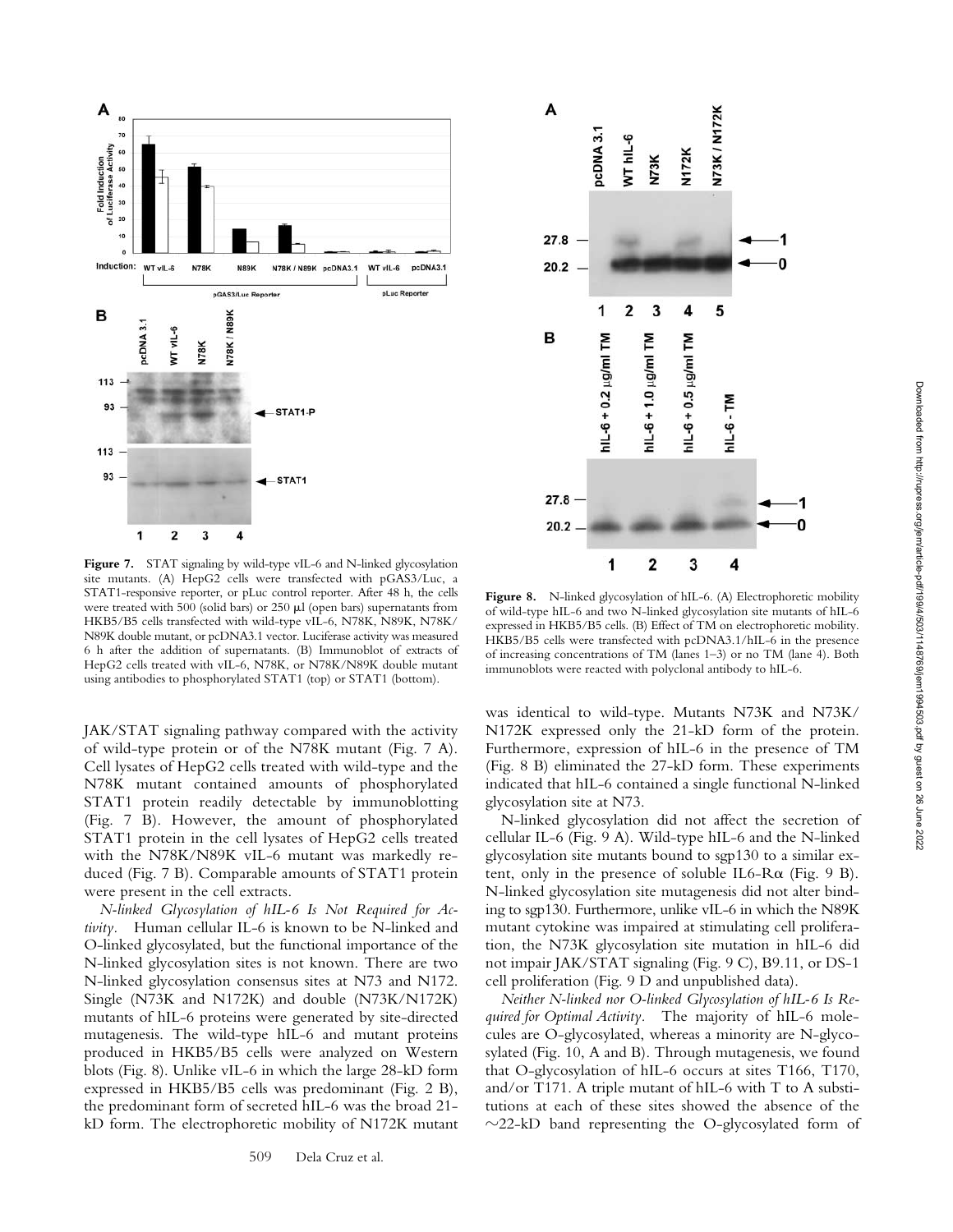

Figure 9. N-linked glycosylation is not required for hIL-6 receptor binding, STAT signaling or cytokine-dependent B9.11 cell proliferation. (A) Calibration of quantities of hIL-6 and N-linked glycosylation site mutants secreted from transfected HKB5/B5 cells. ELISA plates were coated with polyclonal goat antibody to hIL-6, and hIL-6 was quantitated with monoclonal mouse antibody to hIL-6 conjugated to HRP. All the hIL-6 supernatants contained 100 ng/ml hIL-6 protein. (B) Binding to sgp130 in the presence or absence of soluble IL-6R $\alpha$ . ELISA plates were coated with sgp130. Culture supernatants mixed with soluble IL-6R $\alpha$ , or untreated, were assessed for binding to sgp130 by ELISA. (C) Supernatants from HKB5/B5 cells transfected with wildtype hIL-6 or N-linked glycosylation site mutants were assessed for their capacity to activate a STAT1-responsive reporter, pGAS3/Luc. (D) B9.11 cell proliferation assay in response to wild-type and N-linked glycosylation site mutants of hIL-6.

hIL-6 and the presence of the  $\sim$ 20-kD unglycosylated form of the protein (Fig. 10, A and B). This triple mutant was maximally functionally active in stimulating the IL-6– dependent B9.11 cells as compared with the wild-type protein (Fig. 10 D). Moreover, a triple mutant of hIL-6 lacking the three O-glycosylation sites that additionally lacks the N73 glycan was found to lack all forms of glycosylation as shown in Fig. 10 A. This fully unglycosylated mutant form of hIL-6 was equally capable of binding to gp130/IL- $6R\alpha$  and stimulating proliferation of the B9.11 cells as the wild-type protein (Fig. 10, C and D). We also made hIL-6 in the presence of monensin, an inhibitor of O-glycosylation, and TM to produce hIL-6 lacking both O-glycans and N-glycans (Fig. 10 B, lanes 5 and 6). hIL-6 made in the presence of these inhibitors was as active as wild-type in binding  $gp130/IL-6R\alpha$  and in stimulating B9.11 cell proliferation (Fig. 10, C and E). Thus, both N-linked and O-linked glycans on hIL-6 made in mammalian cells are dispensable for the functional assays we used. Moreover, the lack of importance of N-glycans in hIL-6 cannot be accounted for by the presence of O-glycans. Recombinant hIL-6 protein expressed in *E. coli* bacteria, which are not known to glycosylate protein, was equally active in stimulating B9.11 cell proliferation as comparable amounts of the fully glycosylated hIL-6 protein were made in mammalian cells (Fig. S1, available at http://www.jem.org/cgi/content/ full/jem.20031205/DC1).

*Glycosylated hIL-6 Is More Potent than Glycosylated KSHV IL-6.* To compare the biological activity of cellular IL-6 and vIL-6 that were expressed in mammalian HKB5/B5 cells, we used equal amounts of the fully glycosylated wildtype hIL-6 and vIL-6 to stimulate B9.11 cell proliferation. The fully glycosylated form of hIL-6 was  $\sim$ 100 times more potent in stimulating the IL-6–dependent cell growth than the fully glycosylated form of vIL-6 (Fig. 11).

## **Discussion**

*Relative Importance of N-linked Glycosylation of vIL-6 and hIL-6.* This report provides novel information about the relative importance of N-linked glycosylation modifications for the function of vIL-6 and cellular IL-6, and represents the first example of a differential role of N-glycans in the function of viral and human homologues of the same cytokine. Glycosylated vIL-6 made in eukaryotic cells is at least 1,000 times more potent in stimulating cytokine-dependent cell proliferation than the unglycosylated form of vIL-6 expressed in *E. coli.* vIL-6 made in eukaryotic cells is N-linked glycosylated at two sites, N78 and N89. Based on mutagenesis, only the N89 site is functionally important in engaging the gp130 receptor, JAK/STAT signaling, and stimulation of cell proliferation. The importance of N-linked glycosylation was confirmed by the use of the inhibitor TM, a fungal UDP-GlcNAc–like product that blocks the production of the Glc<sub>3</sub>Man<sub>9</sub>GlcNAc<sub>2</sub> precursor oligosaccharide required for N-linked glycosylation initiation. In stark contrast, the human cellular homologue, hIL-6, does not require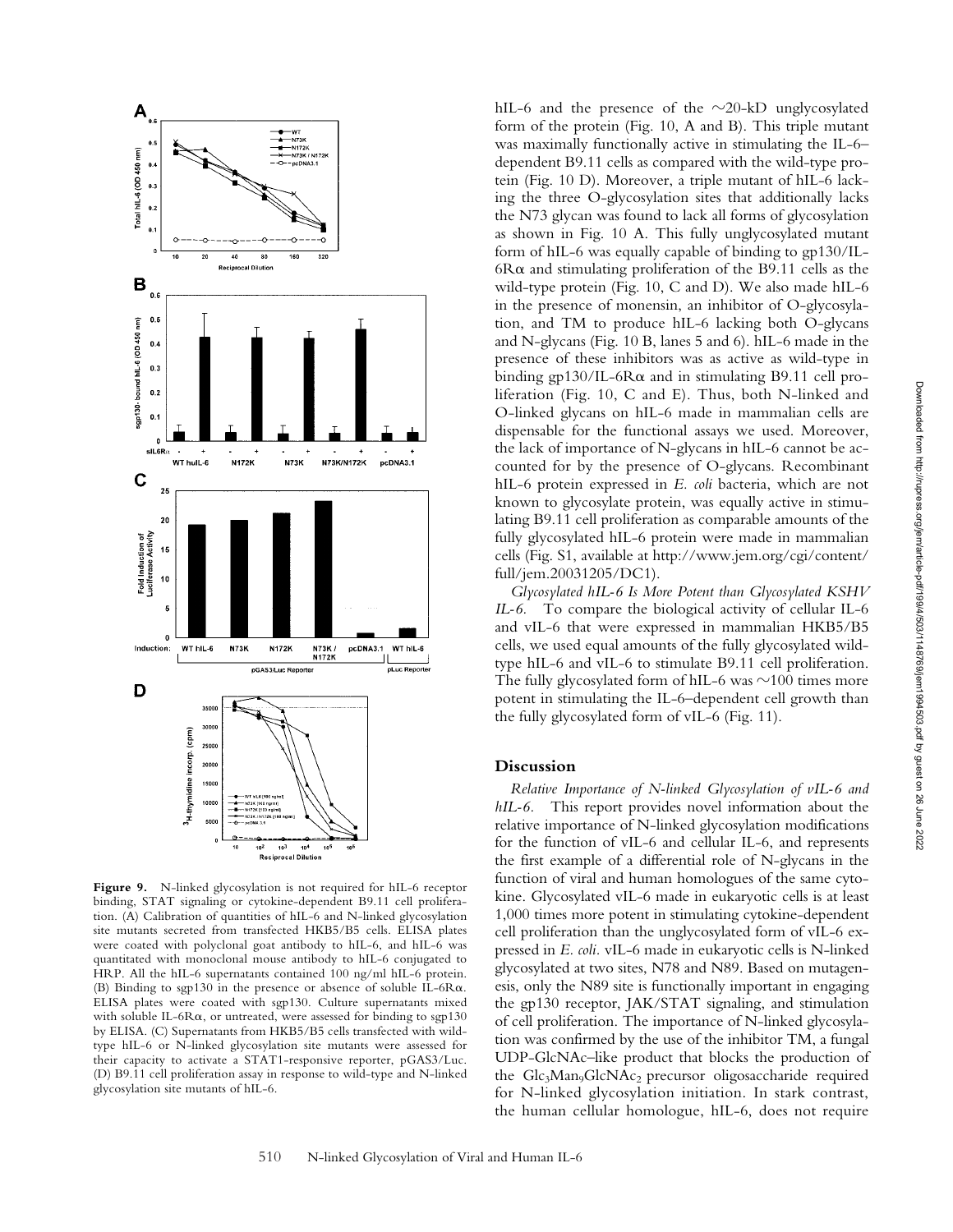

Figure 10. Unglycosylated and fully glycosylated forms of hIL-6 proteins have similar biological potency. (A) Electrophoretic mobility of glycosylation site mutants of hIL-6. Lane 1, wild-type hIL-6; lane 2, T6A hIL-6; lane 3, T166A hIL-6; lane 4, T170A/T171A hIL-6; lane 5, T166A/T170A/T171A hIL-6 (lacking all O-glycans); lane 6, T166A/T170A/T171A/N73K hIL-6 (lacking all O- and N-glycans). (B) Electrophoretic mobility of hIL-6 glycoforms expressed in HKB5/B5 cells. Lanes 1–2 and 7, wild-type hIL-6; lane 3, supernatant from pcDNA3.1-transfected cells; lane 4, hIL-6 produced in the presence of TM; lane 5, hIL-6 produced in the presence of monensin; lane 6, hIL-6 produced in the presence of both monensin and TM. (C) ELISA assay for the binding to  $gp130/IL-6R\alpha$  of hIL-6, hIL-6 made in the presence of monensin and TM, and hIL-6 mutant lacking both O- and N-glycans (T166A/T170A/T171A/N73K). (D) B9.11 proliferative activity of wild-type hIL-6 (<sup>●</sup>), O-glycan lacking hIL-6 mutant (T166A/T170A/T177A; ▲), or fully unglycosylated hIL-6 mutant (T166A/T170A/T171A/N73K;  $\times$ ). (E) B9.11 proliferation assay using hIL-6 expressed in the absence of inhibitors  $($ <sup>o</sup>), the presence of monensin ( $\bullet$ ), the presence of TM ( $\blacktriangle$ ), or the presence of both inhibitors ( $\square$ ). Equal amounts of hIL-6 preparations were used in the above experiments as assessed by hIL-6–specific ELISA.

N-linked glycosylation for optimal function. Mutagenesis of the single site N73 on hIL-6 that is N-linked glycosylated did not affect IL-6R $\alpha$ -dependent gp130 receptor binding, JAK/STAT signaling, or stimulation of B cell proliferation, even with the additional removal of all the O-glycans in hIL-6. These results demonstrate that the KSHV-encoded cytokine not only relies on N-linked glycosylation status for optimal biological function, but also for distinguishing itself from its human homologue.

We also found that the fully glycosylated form of hIL-6 is  $\sim$ 100 times more potent in stimulating IL-6–dependent cell proliferation when compared with the fully glycosyl-



ated form of vIL-6. Burger et al. (3) previously reported that equal amounts of unglycosylated hIL-6 was 5,000 times more potent than the vIL-6 counterpart when proteins were made in bacteria. These differences in biological potency when comparing glycosylated and unglycosylated forms of the two IL-6 homologues can be accounted for by our finding that N-linked glycosylation is required for the optimal function of vIL-6, and that vIL-6 expressed in *E. coli* has minimal function. The difference in potency between fully glycosylated forms of hIL-6 and vIL-6 in stimulating cell proliferation might be explained by receptor affinity or the quality of downstream signaling events.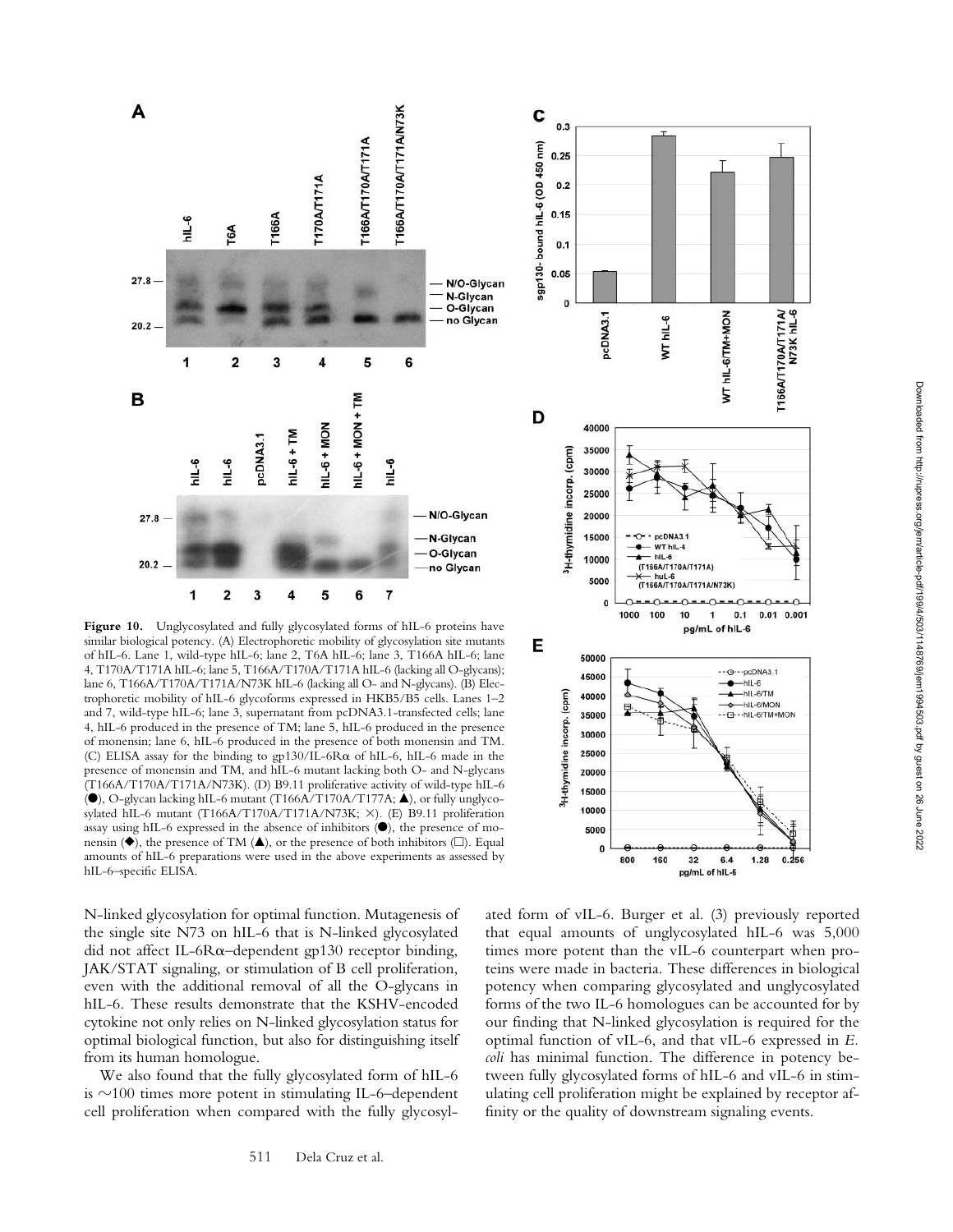

**Figure 11.** Fully glycosylated hIL-6 is more potent than the KSHV IL-6 counterpart. 10-fold serially diluted supernatants from HKB5/B5 cells transfected with plasmids encoding wild-type hIL-6 or vIL-6, all starting at 10 ng/ml, were assessed for their capacity to stimulate proliferation of B9.11 cells.

*Examples of Functional Importance of N-linked Glycosylation of Other Secreted Cellular Cytokines and Growth Factors.* Although this report appears to be the first to demonstrate the difference of N-linked glycosylation of closely related viral and cellular cytokine homologues, several examples illustrate the importance of N-linked sugar modifications on the function of cellular-secreted factors. Glycosylation can affect protein stability, specific receptor interaction, and biological activity. For instance, N-linked sugars on human IL-5 have been shown to be important for its thermostability when the protein was incubated at  $70^{\circ}$ C for 30 min. The de-N-glycosylated hIL-5 was less biologically active after heating (23). Two forms of recombinant IFN- $\beta$  are currently used as treatment for multiple sclerosis. The fully N-glycosylated form  $(IFN-\beta-1a)$  is at least 10 times more biologically active than the nonglycosylated form (IFN- $\beta$ -1b). This difference has been attributed to the stabilizing effect of the carbohydrate on the protein structure (24). Recombinant G-CSF is also clinically available in two different forms: lenograstim, the glycosylated form, is more active at increasing absolute neutrophil count in vivo than filgrastim, the deglycosylated form, an effect also attributable to better protein stability (25). Another example is human erythropoietin, a heavily glycosylated protein with multiple glycoforms. Although N-deglycosylated erythropoietin exhibits full biological activity and potency in vitro, its activity in vivo that involves anchoring terminal sialic acids is significantly decreased (26).

*Hypotheses to Account for the Functional Importance of N-linked Glycosylation in vIL6.* We have considered two hypotheses to account for the essential role of glycosylation of N89. First, N-linked glycosylation of vIL-6 might be required for optimal binding to gp130, either via sugar–sugar or sugar–protein interactions. Gp130 is heavily glycosylated at 9 of the 11 potential N-linked sites (27). Thus, there is ample opportunity for sugar–sugar interaction. A second but not mutually exclusive explanation is the requirement



**Figure 12.** Location of the N-linked glycosylation sites of KSHVencoded IL-6 on the schematic representation of the cocrystal structure of vIL-6 and gp130. Carbon backbone model of vIL-6 and soluble gp130 is shown as a tetrameric complex based on previous crystal structure work, shown in side (A) and tilted view (B; reference 11). A shows site I of vIL-6, which is not a contact site with gp130, but corresponds to a site where hIL-6 interacts with IL6-R $\alpha$ . B shows one vIL-6 site II (black dotted circle) in contact with D2D3 sites of gp130 molecule (green), and vIL-6 site III (red dotted circle) in contact with D1 site of a second gp130 molecule (blue). N78 (yellow) and N89 (red) are highlighted as spacefilling residues and are shown to occupy site I, but not sites II or III. The figure was prepared using the RasMol program (v2.7.1).

of N-linked sugars in N89 for proper folding of vIL-6 into a conformation optimal for interaction with gp130.

The crystal structure of vIL-6 in a complex with the gp130 receptor has been solved (11) and may help to distinguish these alternatives. To achieve the 2.4 Å X-ray cocrystal structure resolution, it was necessary to use nonglycosylated forms of the vIL-6 and gp130 proteins produced in insect cells in the presence of the inhibitor TM. Therefore, N-linked glycosylation is not absolutely required for vIL-6 and gp130 interaction. The complex assumes a tetrameric arrangement comprising two vIL-6 proteins and two human gp130 receptors. Each vIL-6 contacts two different gp130 molecules and each gp130 interacts with two vIL-6 molecules, all through structurally distinct binding surfaces (Fig. 12; reference 11). Residues in vIL-6 designated site II interact with domains 2 and 3 (D2D3) of gp130 comprising a cytokine-binding homology region. A second vIL-6 region designated site III interacts with the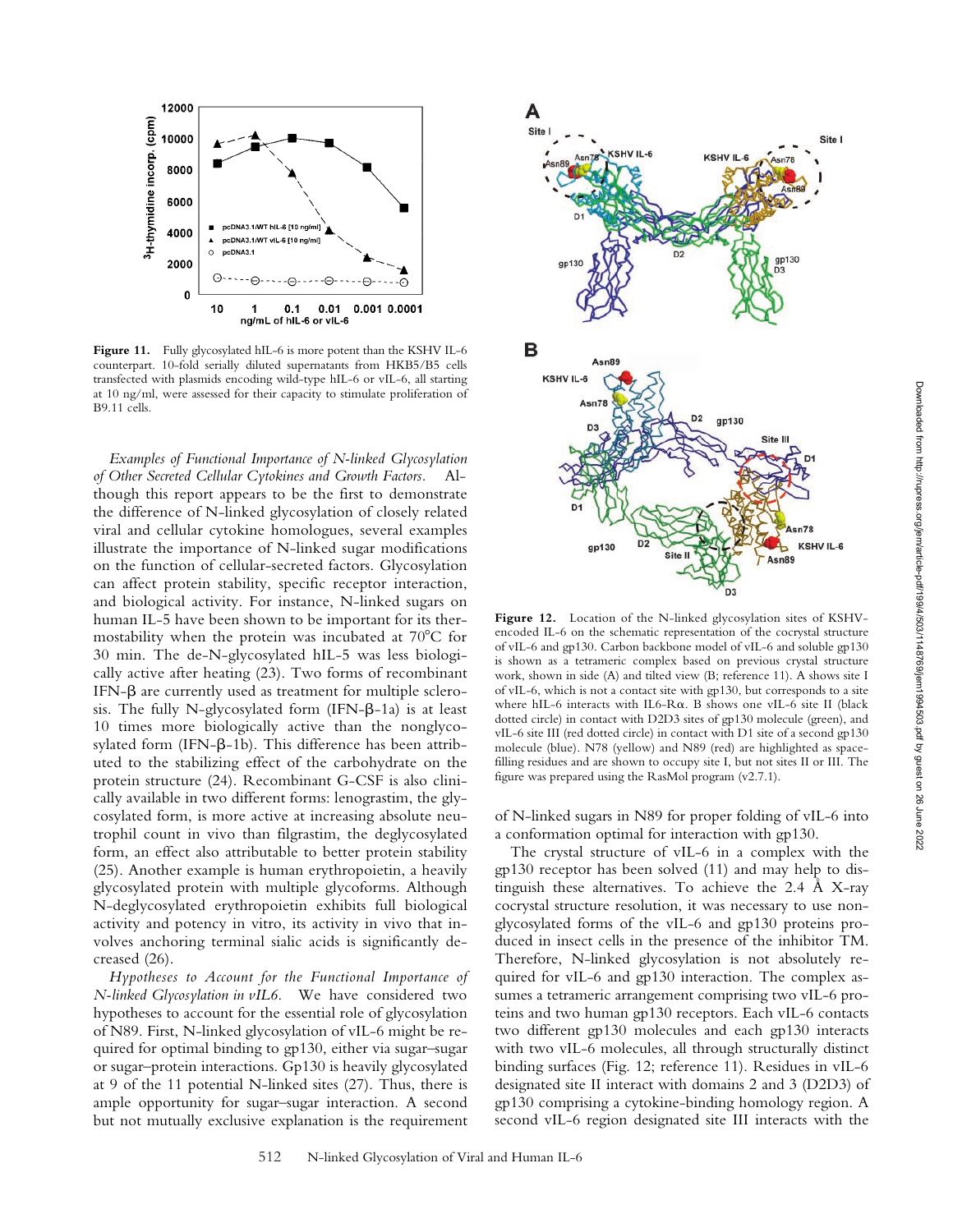$NH<sub>2</sub>$ -terminal D1 Ig-like activation domain of a second gp130 molecule. These interactions are required for assembly of a higher order activation complex important for signal transduction (28, 29). It is important to note that the two N-linked glycosylation sites of vIL-6 are located close to each other, but are outside of sites II and III important for cytokine–gp130 receptor interaction (Fig. 12).

vIL-6 has an unused site I facet not occupied by gp130. The equivalent site in hIL-6 interacts with the IL-6R $\alpha$ . N78 and N89 are located in the vicinity of site I. The interaction of IL-6R $\alpha$  with site I of hIL-6 is thought to alter the conformation of cellular cytokine to enable it to bind to gp130 (13, 28). It is notable that N78 and N89 of vIL-6 are located in the vicinity of site I. Therefore, N-linked glycosylation of N89 may substitute for an interaction with IL-R $\alpha$  and change the conformation of the viral cytokine so that it binds gp130. In support of this idea, monoclonal antibodies directed against the epitope D81 to C93 imbedded in the hypothetical site I of vIL-6 and located outside the cytokine-gp130 interface neutralize the viral cytokine by interfering with vIL-6 interaction with sgp130 (30). These monoclonal antibodies were postulated to induce conformation changes in vIL-6 that abrogated its function. Our results, taken together with the crystal structure and the effect of neutralizing antibodies, are most consistent with the hypothesis that the N-linked sugars on N89 are critical to establishing the proper conformation of vIL-6 needed to interact with gp130. A potentially important biological consequence of N-linked glycosylation of vIL-6 might be to extend its tropism to cells that contain gp130 and lack IL-6R $\alpha$ . For instance, although both B cells and endothelial cells can be infected by KSHV, only B cells and not endothelial cells express IL-6Ra. Further work is needed to characterize the nature of the N-linked sugar side chains and to study the mechanism by which they influence vIL-6 folding.

We gratefully acknowledge Dr. K.C. Garcia (Stanford University, CA) for providing the structure data files, Dr. X.Y. Fu (Yale University, CT) for providing the pGAS/Luc and pLuc reporters, Dr. J. Elias (Yale University, CT) for providing the B9.11 cells, and Dr. A. Iwasaki (Yale University, CT) for helpful discussions.

This work was supported by National Institutes of Health grant CA70036 to G. Miller.

*Submitted: 18 July 2003 Accepted: 2 December 2003*

## **References**

- 1. Nicholas, J., V.R. Ruvolo, W.H. Burns, G. Sandford, X. Wan, D. Ciufo, S.B. Hendrickson, H.G. Guo, G.S. Hayward, and M.S. Reitz. 1997. Kaposi's sarcoma-associated human herpesvirus-8 encodes homologues of macrophage inflammatory protein-1 and interleukin-6. *Nat. Med.* 3:287–292.
- 2. Moore, P.S., C. Boshoff, R.A. Weiss, and Y. Chang. 1996. Molecular mimicry of human cytokine and cytokine response pathway genes by KSHV. *Science.* 274:1739–1744.
- 3. Burger, R., F. Neipel, B. Fleckenstein, R. Savino, G. Ciliberto, J.R. Kalden, and M. Gramatzki. 1998. Human herpes-

virus type 8 interleukin-6 homologue is functionally active on human myeloma cells. *Blood*. 91:1858–1863.

- 4. Molden, J., Y. Chang, Y. You, P.S. Moore, and M.A. Goldsmith. 1997. Kaposi's sarcoma-associated herpesvirus-encoded cytokine homolog (vIL-6) activates signaling through the shared gp130 receptor subunit. *J. Biol. Chem.* 272:19625–19631.
- 5. Akira, S., T. Taga, and T. Kishimoto. 1993. Interleukin-6 in biology and medicine. *Adv. Immunol.* 54:1–78.
- 6. Kishimoto, T., S. Akira, M. Narazaki, and T. Taga. 1995. Interleukin-6 family of cytokines and gp130. *Blood.* 86:1243–1254.
- 7. Hoischen, S.H., P. Vollmer, P. Marz, S. Ozbek, K.S. Gotze, C. Peschel, T. Jostock, T. Geib, J. Mullberg, S. Mechtersheimer, et al. 2000. Human herpes virus 8 interleukin-6 homologue triggers gp130 on neuronal and hematopoietic cells. *Eur. J. Biochem.* 267:3604–3612.
- 8. Jones, K.D., Y. Aoki, Y. Chang, P.S. Moore, R. Yarchoan, and G. Tosato. 1999. Involvement of interleukin-10 (IL-10) and viral IL-6 in the spontaneous growth of Kaposi's sarcoma herpesvirus-associated infected primary effusion lymphoma cells. *Blood.* 94:2871–2879.
- 9. Aoki, Y., G. Tosato, Y. Nambu, A. Iwamoto, and R. Yarchoan. 2000. Detection of vascular endothelial growth factor in AIDS-related primary effusion lymphomas. *Blood.* 95: 1109–1110.
- 10. Somers, W., M. Stahl, and J.S. Seehra. 1997. 1.9 A crystal structure of IL6: implications for a novel mode of receptor dimerization and signaling. *EMBO J.* 16:989–997.
- 11. Chow, D.-C., X.-L. He, A.L. Snow, S. Rose-John, and K.C. Garcia. 2001. Structure of an extracellular gp130 cytokine receptor signaling complex. *Science.* 291:2150–2155.
- 12. Simpson, R.J., A. Hammacher, D.K. Smith, J.M. Matthews, and L.D. Ward. 1997. Interleukin-6: structure-function relationships. *Protein Sci.* 6:929–955.
- 13. Taga, T., and T. Kishimoto. 1997. Gp130 and the interleukin-6 family of cytokines. *Annu. Rev. Immunol.* 15:797–819.
- 14. Chatterjee, M., J. Osborne, G. Bestetti, Y. Chang, and P.S. Moore. 2002. Viral IL-6-induced cell proliferation and immune evasion of interferon activity. *Science.* 298:1432–1435.
- 15. Opdenakker, G., P.M. Rudd, M. Wormald, R.A. Dwek, and J. Van Damme. 1995. Cells regulate the activities of cytokines by glycosylation. *FASEB J.* 9:453–457.
- 16. Orita, T., M. Oh-eda, M. Hasegawa, H. Kuboniwa, K. Esaki, and N. Ochi. 1994. Polypeptide and carbohydrate structure of recombinant human interleukin-6 produced in Chinese hamster ovary cells. *J. Biochem.* 115:345–350.
- 17. El-Guindy, A.S., L. Heston, Y. Endo, M.S. Cho, and G. Miller. 2002. Disruption of Epstein-Barr virus latency in the absence of phosphorylation of ZEBRA by protein kinase C. *J. Virol.* 76:11199–11208.
- 18. Jablons, D.M., J.J. Mule, J.K. McIntosh, P.B. Sehgal, L.T. May, C.M. Huang, S.A. Rosenberg, and M.T. Lotze. 1989. IL-6/IFN-beta-2 as a circulating hormone. Induction by cytokine administration in humans. *J. Immunol.* 142:1542–1547.
- 19. Bock, G.H., C.A. Long, M.L. Riley, J.D. White, C.C. Kurman, T.A. Fleisher, M. Tsokos, M. Brown, D. Serbousek, W.D. Schwietermann, et al. 1993. Characterization of a new IL-6-dependent human B-lymphoma cell line in long term culture. *Cytokine.* 5:480–489.
- 20. Sun, R., S.F. Lin, K. Staskus, L. Gradoville, E. Grogan, A. Haase, and G. Miller. 1999. Kinetics of Kaposi's sarcoma-associated herpesvirus gene expression. *J. Virol.* 73:2232–2242.
- 21. Wan, X., H. Wang, and J. Nicholas. 1999. Human herpesvirus 8 interleukin-6 (vIL-6) signals through gp130 but has